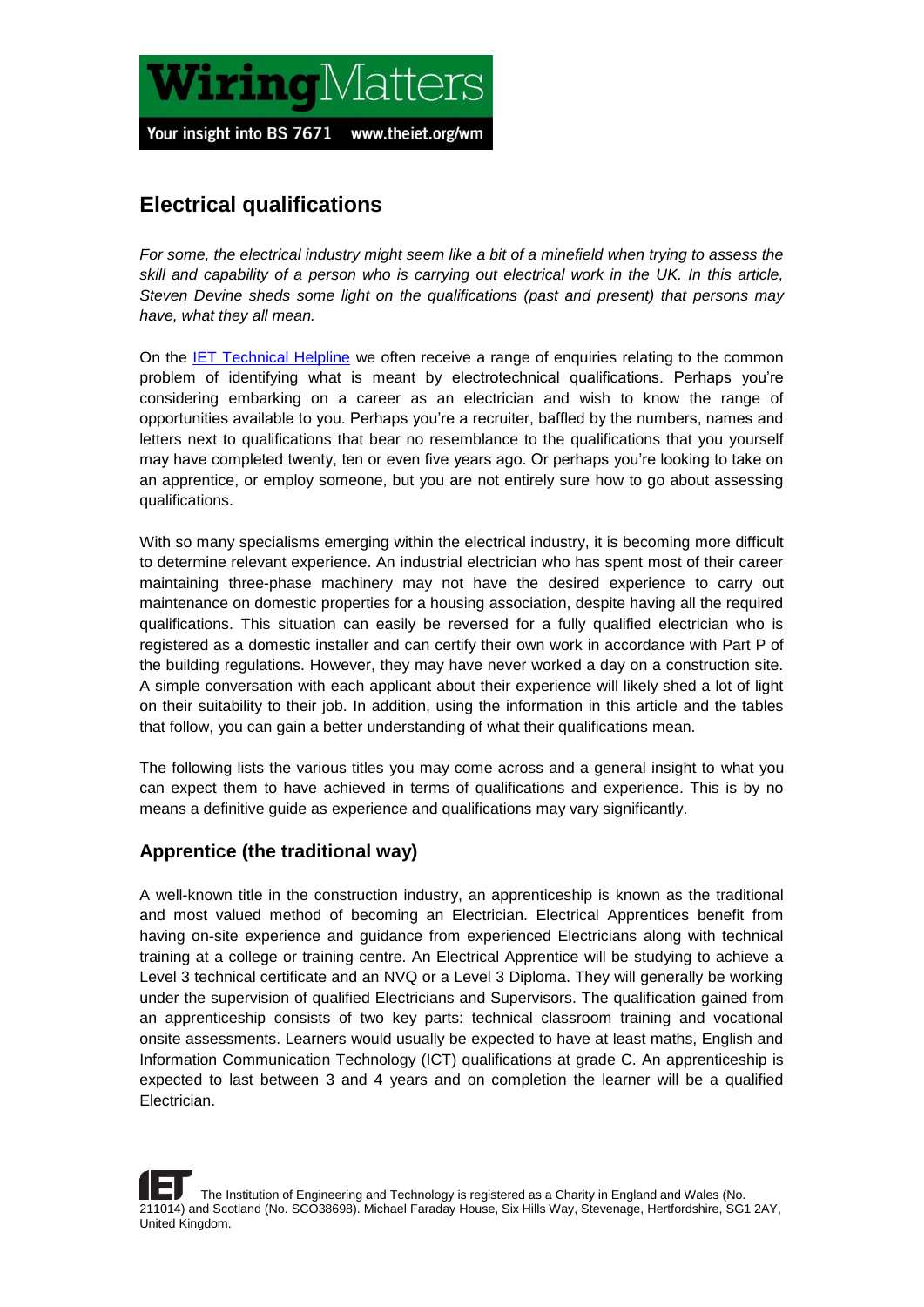

#### **Electrician's Mate**

An Electrician's Mate is usually an unqualified (possibly qualified to Level 1 or 2) person working in the electrical industry who has some knowledge and understanding of electrical installations and is able to assist an Electrician. It would generally be expected that an Electrician's Mate would be instructed to carry out work by qualified Electricians and usually not be permitted to work unsupervised. To reduce overall cost, it is common to find several Electrician's Mates working, under the supervision of qualified Electricians, on large industrial and commercial sites.

Possible qualifications held:

- (a) Access to Building Services;
- (b) Electrotechnical Craft (Level 2); or
- (c) Technicals in Building Services Engineering.

#### **Electrician (qualified)**

An electrician is generally someone who has completed a 3-4 year apprenticeship and holds a Level 3 technical and vocational qualification or Level 3 Diploma. These qualifications can be obtained without going through an apprenticeship but an electrician will need to have worked in the electrical industry to have achieved the vocational qualification and is unlikely to do so without having at least 3 years' experience working in the electrical industry. An electrician may hold a Level 3 Technical Certificate and the National Electrotechnical Training (NET) AM2 certificate and, providing that they have evidence to show that they have been working in the electrical industry for a reasonable period of time, they may be regarded as an electrician by the Joint Industry Board (JIB). It would be expected that someone regarded as an electrician would have the experience and knowledge required to carry out electrical work in domestic, commercial and industrial environments although in some cases commercial and industrial environments may require some additional specialised training.

#### **Approved Electrician**

You may often hear the title 'Approved Electrician'. But what does this actually mean? Well the term is given to an electrician who has met all the required criteria to be awarded this status from the Joint Industry Board (JIB). To gain the JIB status of Approved Electrician an electrician must satisfy a number of requirements. They would, of course, be expected to have completed an apprenticeship or hold the equivalent qualifications. Further to this they will have had sufficient experience working as an electrician (in excess of two years after completion of qualifications is usually acceptable). It is usually expected that at least a Level 3 qualification in inspection, testing and initial verification has been achieved, such as:

- (a) the City & Guilds 2391, 2394 and 2395 qualifications; and/or
- (b) the EAL Inspection and Testing and Initial Verification qualifications.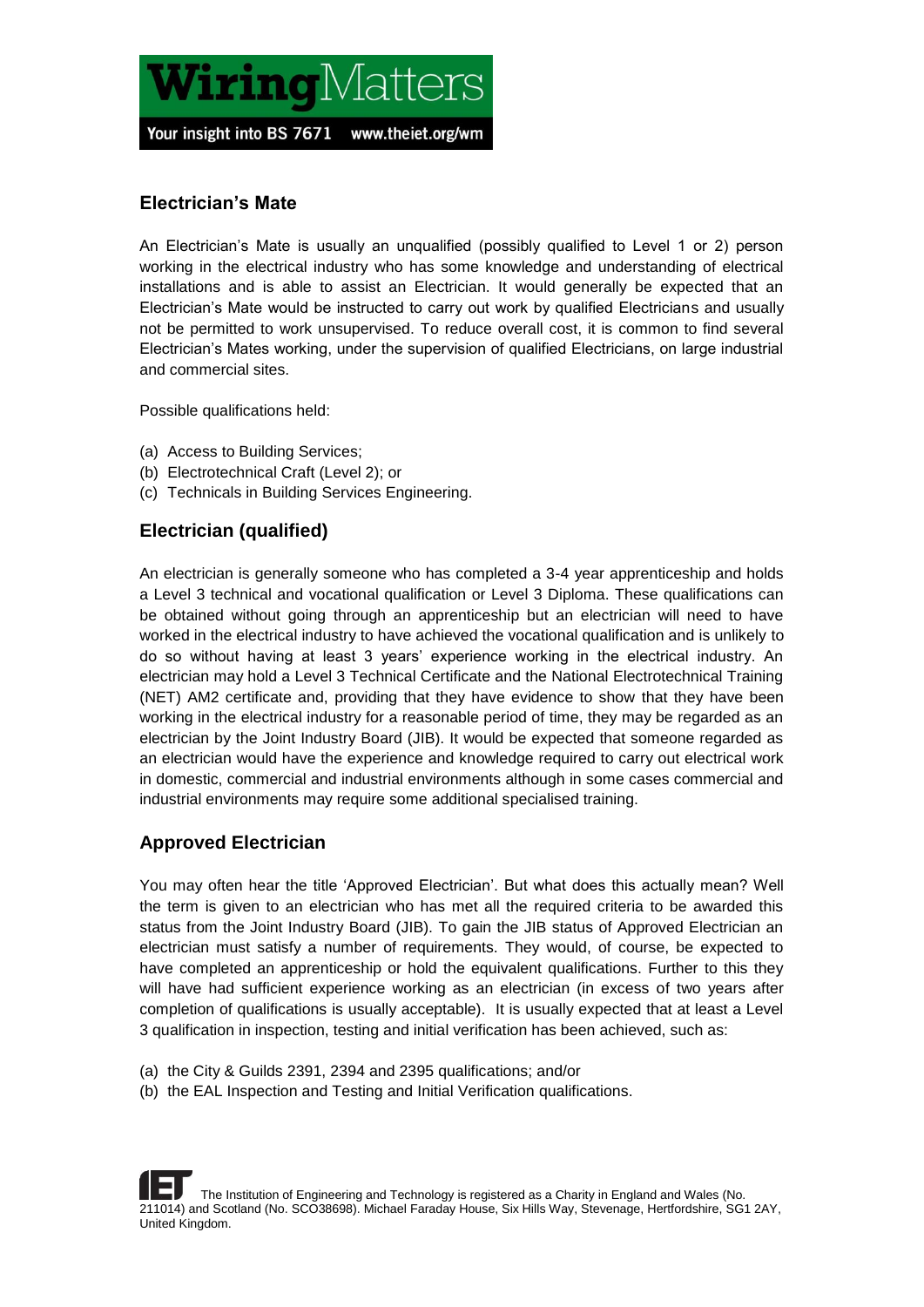

Approved Electricians would usually be expected to have the ability to efficiently design, install and verify a wide range of electrical installations in the most efficient and economical manner. They will be capable of running projects, setting out good systems of working from drawings and specifications. They will also have an extremely good understanding of the requirements of BS 7671.

#### **Domestic Installer (England and Wales only)**

Since the introduction of Part P of the Building Regulations (Electrical Safety-Dwellings) the definition of Domestic Installer has been established. In the electrical industry Domestic Installers are not considered to be electricians; they are not required to undergo the 4 years' training an apprentice has to. However, many electricians are registered Domestic Installers. A Domestic Installer is generally expected to have at least a minimal understanding of installing new electrical installations and be familiar with the current requirements of BS 7671. The level of experience that a domestic installer may have varies very broadly. Many domestic installers are fully qualified electricians and have a wealth of experience in the electrical industry. However, there are also many who have not completed an apprenticeship or gained the equivalent qualifications and experience as an electrician. In fact, there are centres that provide training for people new to the electrical industry with no prior experience whatsoever. To register as a Domestic Installer two qualifications are generally required:

- (a) Current Level 3 Award in the Requirements for Electrical Installations (17th Edition); and either
- (b) Level 3 Award in the Initial Verification and Certification of Electrical Installations; or
- (c) Level 3 Award in Approving Electrical Work in Dwellings in Compliance with Building Regulations.

These qualifications can be achieved relatively quickly with a recommended learning period of around 100 hours in total. That could be as little as 3 weeks depending on centre requirements and prior experience.

Domestic Installers will also be expected to provide evidence of work that they have carried out to demonstrate competence to an assessor from the scheme provider. The Domestic Installer generally chooses an installation that he or she would like to be inspected and makes the necessary preparations for the assessment.

#### **Notifiable or non-notifiable work?**

If work is going to be carried out on a domestic property it is important to determine whether that work is classed as notifiable or non-notifiable. If it is the latter then it is not required for the person to register the work with either the local authority or scheme provider. If the work is notifiable then the person carrying out the work must use one of the three methods available detailed in the following link [here.](https://www.gov.uk/government/uploads/system/uploads/attachment_data/file/441872/BR_PDF_AD_P_2013.pdf)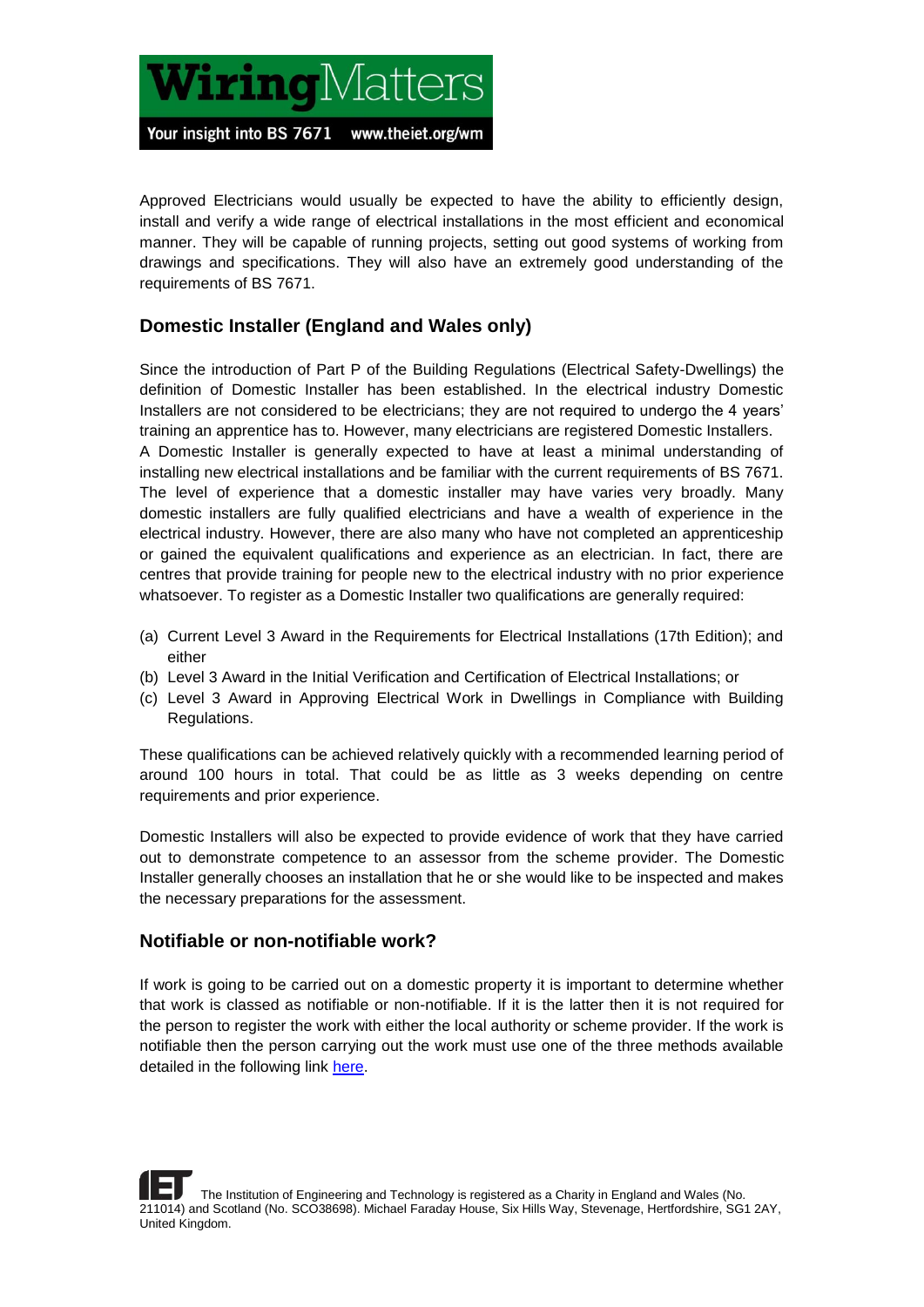

#### **Qualifications**

The Office of Qualifications and Examinations Regulation [\(Ofqual\)](https://www.gov.uk/government/organisations/ofqual) is the regulator of qualifications, examinations and assessments in England and the regulator of vocational qualifications in Northern Ireland. It is important to remember that all recognised qualifications will meet the strict requirements of what was known as the Regulated Qualification Framework (RQF), previously known as the National Qualifications Framework (NQF), more recently known as Qualifications and Credit Framework (QCF). This means that if you achieve a Level 2 qualification from one Awarding Organisation it will be substantially the same as a qualification in the same field from another Awarding Organisation.

Table A shows how qualifications are structured and comparison of the various levels.

Table B shows many of the qualifications (past and present) that you may come across in the electrical industry.

#### **Competence**

We are often asked the question: what is a competent person?

The short answer is: a competent person is somebody who is capable of completing a specific task safely and effectively.

This can be very difficult to assess, especially with regards to an electrician as the work they will be doing may vary significantly. Some of the basic expected requirements are that the person carrying out electrical work has had sufficient training and experience.

This does not mean that a person who holds a Level 3 qualification in electrical installations is competent to carry out work on all electrical installations. There will likely be areas that they are unfamiliar with. However, experience and training will have given them at least the ability to work safely and assess whether or not they are in fact competent to carry out a specific task.

#### **Older qualifications**

Many people working in the electrical industry nowadays hold qualifications that are no longer available from awarding organisations. This does not mean that they are obsolete, unacceptable, inferior or superior, it simply means that they were completed at a different time. Qualifications are designed so that they reflect current industry practices and needs and you may therefore find some modern qualifications containing units on energy efficiency and micro generation that did not exist in older qualifications. On the other hand you may find that older qualifications contain some units, such as a unit on the installation of mineral insulated cable, which have not been required to be included in many qualifications for a number of years.

So how would an electrician update their qualifications? Let's say that an electrician holds an electrical qualification that they achieved in 1999 and would like to obtain the equivalent current qualification. To do this they would be required to complete the missing units from the

 The Institution of Engineering and Technology is registered as a Charity in England and Wales (No. 211014) and Scotland (No. SCO38698). Michael Faraday House, Six Hills Way, Stevenage, Hertfordshire, SG1 2AY, United Kingdom.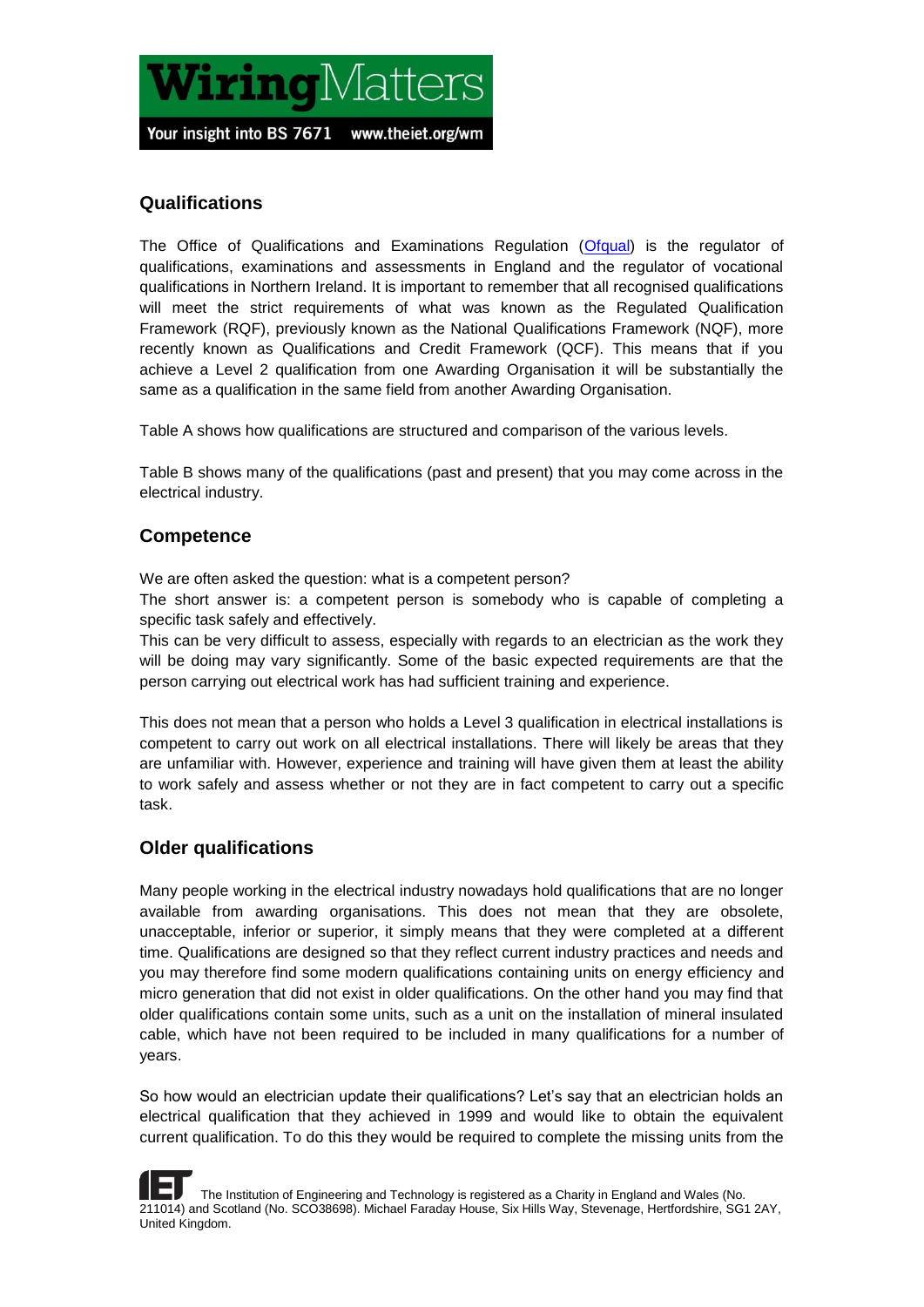

1999 qualification that make up the current qualification. These are normally referred to as 'bridging units'. Once these bridging units have been obtained an application can be made through the college or training provider to the relevant awarding organisation for the current qualification to be awarded. This approach must be agreed with the training provider prior to enrolling on the qualification but is supported by most awarding organisations.

## **Table A Qualification structure**

|                 |                   | <b>University</b>        |            |
|-----------------|-------------------|--------------------------|------------|
|                 |                   |                          |            |
| Level           |                   | <b>Doctorate</b>         |            |
| 8               |                   |                          |            |
| Level           |                   | <b>Master's Degree</b>   |            |
| 7               |                   |                          |            |
| Level           |                   |                          |            |
| $6\phantom{1}6$ |                   |                          |            |
| Level           | <b>University</b> |                          | <b>HND</b> |
| $5\phantom{.0}$ | <b>Degree</b>     | <b>Foundation Degree</b> |            |
| Level           |                   |                          | <b>HNC</b> |
| 4               |                   |                          |            |

|              | <b>School</b>     |                |               |                                    |  | <b>F.E College</b> |
|--------------|-------------------|----------------|---------------|------------------------------------|--|--------------------|
| Level        | $A-$              | A <sub>2</sub> | $\rightarrow$ | <b>Level 3 Diploma/Certificate</b> |  |                    |
| $\mathbf{3}$ | <b>Level</b>      | <b>AS</b>      |               |                                    |  |                    |
| Level        | <b>GCSE</b>       |                | $\rightarrow$ | <b>Level 2 Diploma/Certificate</b> |  |                    |
| $\mathbf 2$  | Grades A-C        |                |               |                                    |  |                    |
| Level        | <b>GCSE</b>       |                |               | <b>Level 1 Diploma/Certificate</b> |  |                    |
|              | <b>Grades D-G</b> |                |               |                                    |  |                    |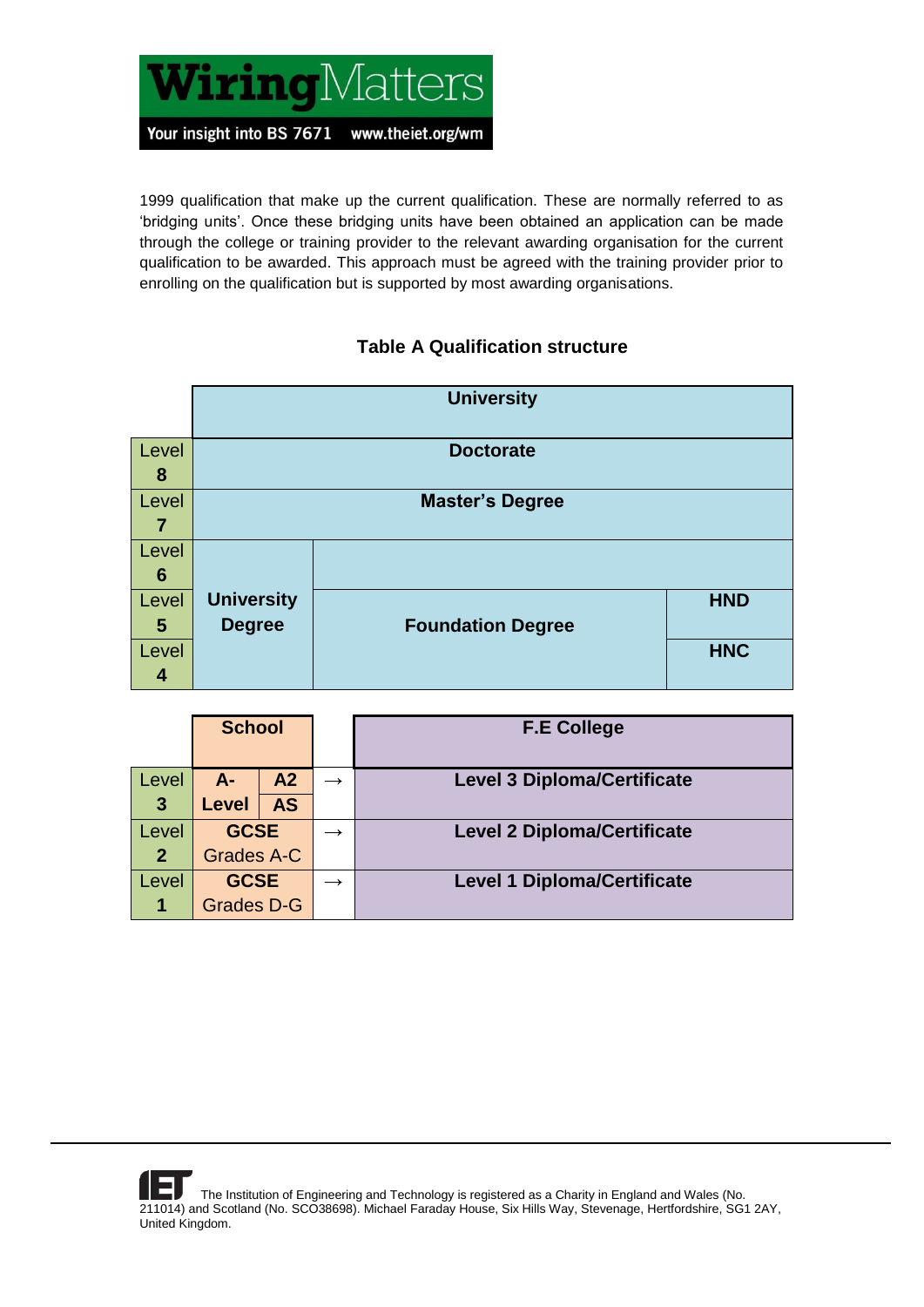

## **Table B Qualifications**

| Level          | <b>Awarding</b>     | <b>Title of</b>         | <b>Experience and Understanding</b>        | <b>Work</b> |  |  |
|----------------|---------------------|-------------------------|--------------------------------------------|-------------|--|--|
|                | organisation        | qualification           |                                            | experienc   |  |  |
|                |                     |                         |                                            | e required  |  |  |
| <b>Level 1</b> |                     |                         |                                            |             |  |  |
|                | <b>C&amp;G 2000</b> | <b>Access to</b>        | Designed to deliver a good, basic          | <b>No</b>   |  |  |
|                | <b>Certificate</b>  | <b>Building</b>         | understanding of the building services     |             |  |  |
|                | 2000-12             | <b>Services</b>         | industry – enough to choose a career path  |             |  |  |
|                |                     | <b>Certificate In</b>   | and move on to a higher level              |             |  |  |
|                |                     | <b>Introduction To</b>  | qualification. One of the mandatory units  |             |  |  |
|                |                     | <b>Electrical</b>       | for this qualification is 'Introduction To |             |  |  |
|                |                     | <b>Installation</b>     | <b>Electrical Installation Skills'.</b>    |             |  |  |
|                |                     | <b>Skills</b>           |                                            |             |  |  |
| 1              | <b>EAL</b>          | <b>Access to</b>        | Similar to the C&G building services       | <b>No</b>   |  |  |
|                |                     | <b>Building</b>         | qualification.                             |             |  |  |
|                |                     | <b>Services</b>         |                                            |             |  |  |
|                |                     | <b>Engineering</b>      |                                            |             |  |  |
|                |                     |                         | <b>Level 2</b>                             |             |  |  |
|                |                     |                         |                                            |             |  |  |
|                | <b>C&amp;G 2365</b> | <b>Electrotechnical</b> | This is a full time college-based          | <b>No</b>   |  |  |
| $\overline{2}$ |                     | <b>Craft</b>            | qualification and is usually gained by     |             |  |  |
|                |                     |                         | learners that aim to progress onto an      |             |  |  |
|                |                     |                         | <b>Electrotechnical Apprenticeship</b>     |             |  |  |
|                |                     |                         | Programme. Those that hold this            |             |  |  |
|                |                     |                         | qualification do not necessarily have work |             |  |  |
|                |                     |                         | experience.                                |             |  |  |
|                |                     |                         |                                            |             |  |  |
| $\overline{2}$ | 236/2360            | <b>Electrical</b>       | Equivalent to the 2330 and the 2356 L2/3   |             |  |  |
|                | Part A/1            | <b>installations</b>    | completed in full.                         |             |  |  |
|                | (old)               |                         |                                            |             |  |  |
|                | C&G 2330            | <b>Certificate in</b>   | This qualification is no longer available  | <b>No</b>   |  |  |
| $\overline{2}$ | (old)               | <b>Electrotechnical</b> | but is the equivalent to the current C&G   |             |  |  |
|                |                     | <b>Technology</b>       | 2365                                       |             |  |  |
| $\overline{2}$ | <b>C&amp;G 2356</b> | <b>Electrotechnical</b> | Electrotechnical Services NVQ is for       | Yes         |  |  |
| (NVQ)          |                     | <b>Services and</b>     | people who have achieved the 2330          |             |  |  |
|                |                     | <b>Systems</b>          | (Electrotechnical Technology) Levels 2     |             |  |  |
|                |                     |                         | and 3 or more and are already working as   |             |  |  |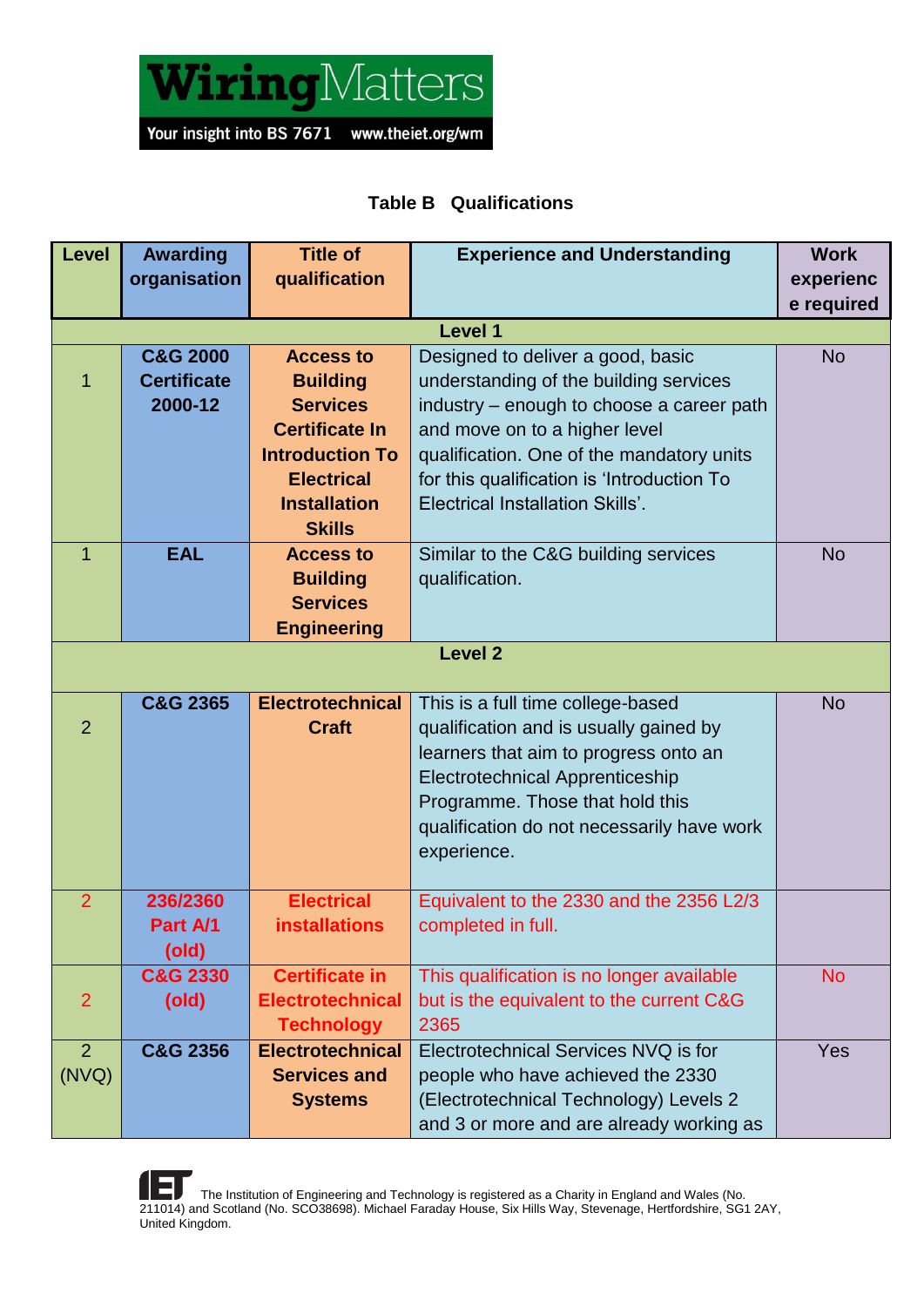

|                |                               |                                                                                                   | Electricians, or in a similar role.                                                                                                                                                                                                                            |           |
|----------------|-------------------------------|---------------------------------------------------------------------------------------------------|----------------------------------------------------------------------------------------------------------------------------------------------------------------------------------------------------------------------------------------------------------------|-----------|
| $\overline{2}$ | <b>C&amp;G 8202</b>           | <b>Technicals in</b><br><b>Building</b><br><b>Services</b><br><b>Engineering</b>                  | This is a full-time college-based<br>qualification and is usually gained by<br>learners that aim to progress onto an<br><b>Electrotechnical Apprenticeship</b><br>Programme. Those that hold this<br>qualification do not necessarily have work<br>experience. | <b>No</b> |
|                |                               |                                                                                                   | Level 3                                                                                                                                                                                                                                                        |           |
| 3              | <b>C&amp;G 2365</b>           | <b>Electrotechnical</b><br><b>Craft</b>                                                           | This qualification is equivalent to the<br>college part of a Level 3 apprenticeship.<br>At this stage learners will need to gain<br>employment to gain vocational<br>qualifications.                                                                           | <b>No</b> |
| 3              | <b>EAL</b>                    | <b>Electrical</b><br><b>Installation</b>                                                          | This qualification is really designed for<br>those wishing to embark on a career in<br>the electrical industry.                                                                                                                                                | <b>No</b> |
| 3              | 236/2360<br>Part B/2<br>(old) | <b>Electrical</b><br><b>installations</b>                                                         | Equivalent to the 2330 and the 2356 Level<br>3.                                                                                                                                                                                                                | <b>No</b> |
| 3              | <b>C&amp;G 2330</b><br>(old)  | <b>Certificate in</b><br><b>Electrotechnical</b><br><b>Technology</b>                             | This qualification is no longer available<br>but is the equivalent to the current C&G<br>2365.                                                                                                                                                                 | <b>No</b> |
| 3<br>(NVQ)     | <b>C&amp;G 2356</b>           | <b>Electrotechnical</b><br><b>Services and</b><br><b>Systems</b>                                  | Electrotechnical Services NVQ is for<br>people who have achieved the 2330<br>(Electrotechnical Technology) Levels 2<br>and 3 or more and are already working as<br>Electricians, or in a similar role.                                                         | Yes       |
| 3              | <b>C&amp;G 2397</b>           | Installing,<br><b>Testing and</b><br><b>Ensuring</b><br><b>Compliance of</b><br><b>Electrical</b> | This qualification is primarily aimed at<br>Electrical Installers wishing to progress<br>further in employment. On successful<br>completion candidates will become<br>eligible and recognised by certification                                                 | <b>No</b> |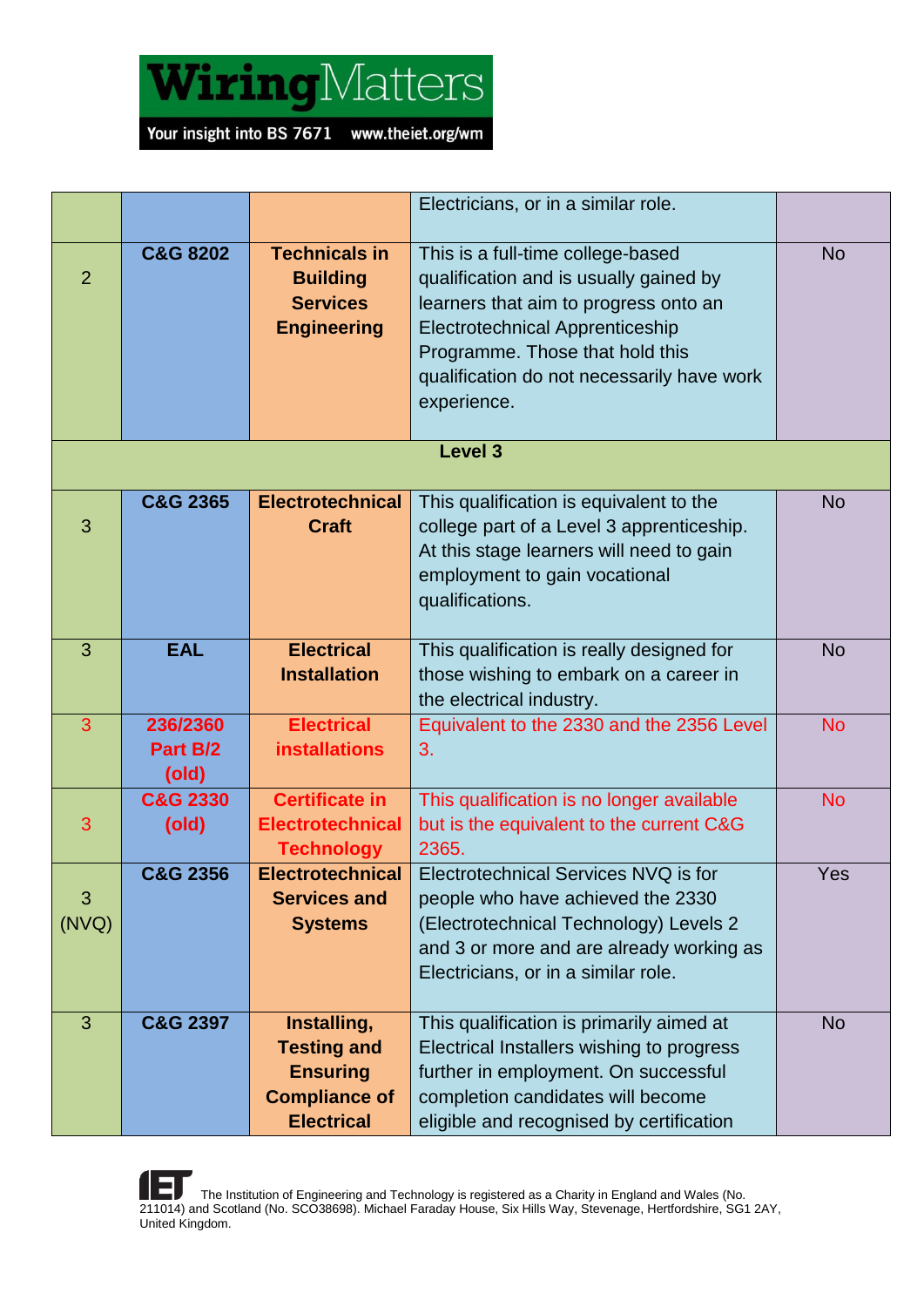

|   |                        | <b>Installation</b><br><b>Work in</b><br><b>Dwellings</b>     | bodies as competent to undertake<br>electrical work. This will be the minimum<br>qualification level for Qualified<br>Supervisors responsible for electrical work<br>in domestic properties subject to Part P of<br>the Building Regulations (England and<br>Wales).                                                                                                                                                                                         |           |
|---|------------------------|---------------------------------------------------------------|--------------------------------------------------------------------------------------------------------------------------------------------------------------------------------------------------------------------------------------------------------------------------------------------------------------------------------------------------------------------------------------------------------------------------------------------------------------|-----------|
| 3 | <b>C&amp;G 2357</b>    | <b>Electrotechnical</b><br>qualification                      | This qualification is designed for learners<br>wishing to gain an apprenticeship within<br>the electrotechnical industry. Learners will<br>gain the skills and knowledge to carry out<br>job roles and responsibilities associated<br>with the installation and maintenance of<br>electrotechnical systems. On successful<br>completion learners will have achieved<br>the industry desired level of competence<br>required to carry out the specific roles. | Yes       |
| 3 | <b>C&amp;G 5357</b>    | <b>Electrotechnical</b><br><b>Technology</b>                  | This qualification is designed to provide<br>new entrants and those seeking<br>progression in their career with the<br>opportunity to develop the necessary<br>skills to carry out job roles and<br>responsibilities associated with the<br>installation and maintenance of<br>electrotechnical systems.                                                                                                                                                     | Yes       |
| 3 | <b>C&amp;G</b><br>2919 | <b>Electric Vehicle</b><br>Charging (2919)                    | This qualification, designed for qualified<br>Electricians, provides specialised<br>knowledge for the installation of electric<br>vehicle charging points.                                                                                                                                                                                                                                                                                                   | <b>No</b> |
| 3 | <b>C&amp;G</b><br>2382 | <b>Requirements</b><br>for Electrical<br><b>Installations</b> | This qualification is designed for qualified<br>Electricians to show that they are capable<br>of extracting information from the current<br>version of BS 7671.                                                                                                                                                                                                                                                                                              | <b>No</b> |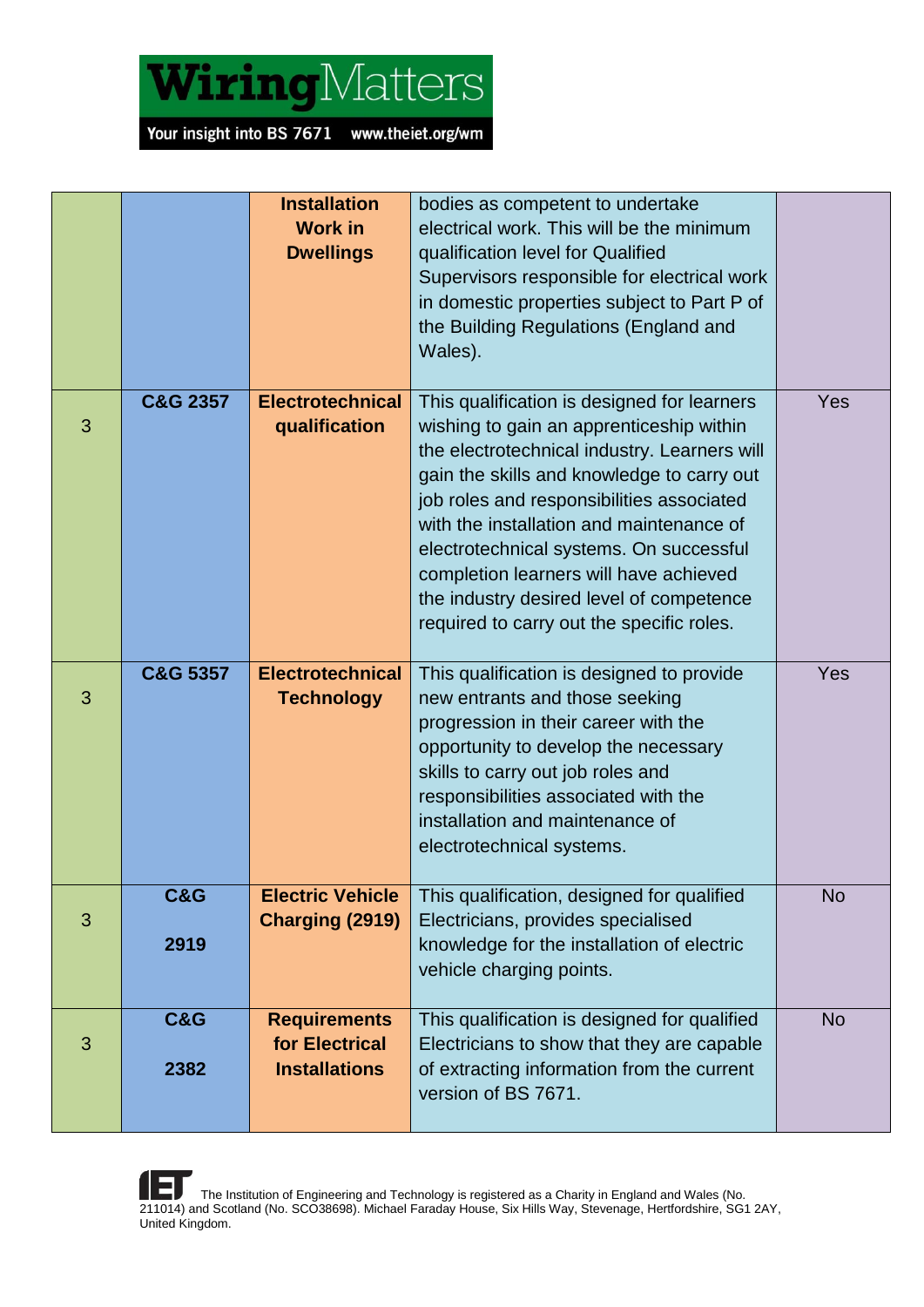

| 3 | <b>EAL</b>     | <b>Requirements</b>     | This qualification is designed for qualified | <b>No</b> |
|---|----------------|-------------------------|----------------------------------------------|-----------|
|   |                | <b>For Electrical</b>   | Electricians to show that they are capable   |           |
|   |                | <b>Installations BS</b> | of extracting information from the current   |           |
|   |                | 7671: June 2008         | version of BS 7671.                          |           |
|   |                | (2015)                  |                                              |           |
| 3 | <b>EAL</b>     | <b>Level 3 NVQ</b>      | This qualification is designed to provide    | Yes       |
|   |                | Diploma in              | new entrants and those seeking               |           |
|   |                | <b>Electrotechnical</b> | progression in their career with the         |           |
|   |                | <b>Services</b>         | opportunity to develop the necessary         |           |
|   |                |                         | skills to carry out job roles and            |           |
|   |                |                         | responsibilities associated with the         |           |
|   |                |                         | installation and maintenance of              |           |
|   |                |                         | electrotechnical systems.                    |           |
|   | C&G            | <b>Inspection and</b>   | This qualification is the equivalent of C&G  | <b>No</b> |
| 3 |                | <b>Testing</b>          | 2394 and the 2395.                           |           |
|   | 2391           |                         | Those that hold this qualification are       |           |
|   |                |                         | expected to have good knowledge of           |           |
|   | (Old)          |                         | electrical installations and how to test     |           |
|   |                |                         | them and to verify that installations meet   |           |
|   |                |                         | the requirements of BS 7671.                 |           |
|   |                |                         |                                              |           |
|   | <b>C&amp;G</b> | <b>Initial</b>          | This qualification helps you to develop the  | <b>No</b> |
| 3 |                | <b>Verification</b>     | knowledge and practical skills required to   |           |
|   | 2391.50        |                         | professionally install and carry out initial |           |
|   | (New 2017)     |                         | verification and testing on electrical       |           |
|   |                |                         | installations.                               |           |
|   |                |                         |                                              |           |
|   | <b>C&amp;G</b> | <b>Periodic</b>         | This qualification provides knowledge and    | <b>No</b> |
| 3 |                | <b>Inspection or</b>    | guidance to help with carrying out           |           |
|   | 2391.51        | <b>Electrical</b>       | inspections of existing electrical           |           |
|   | (New 2017)     | <b>Installation</b>     | installations, also known as (EICR).         |           |
|   |                | <b>Condition</b>        |                                              |           |
|   |                | <b>Report (EICR)</b>    |                                              |           |
|   | <b>C&amp;G</b> | <b>Inspection and</b>   | This qualification covers both 2391.50 and   | <b>No</b> |
| 3 |                | <b>Testing</b>          | 2391.51.                                     |           |
|   | 2391.52        |                         |                                              |           |
|   | (New 2017)     |                         |                                              |           |
|   | <b>EAL</b>     | <b>Inspection and</b>   | Those that hold this qualification are       | <b>No</b> |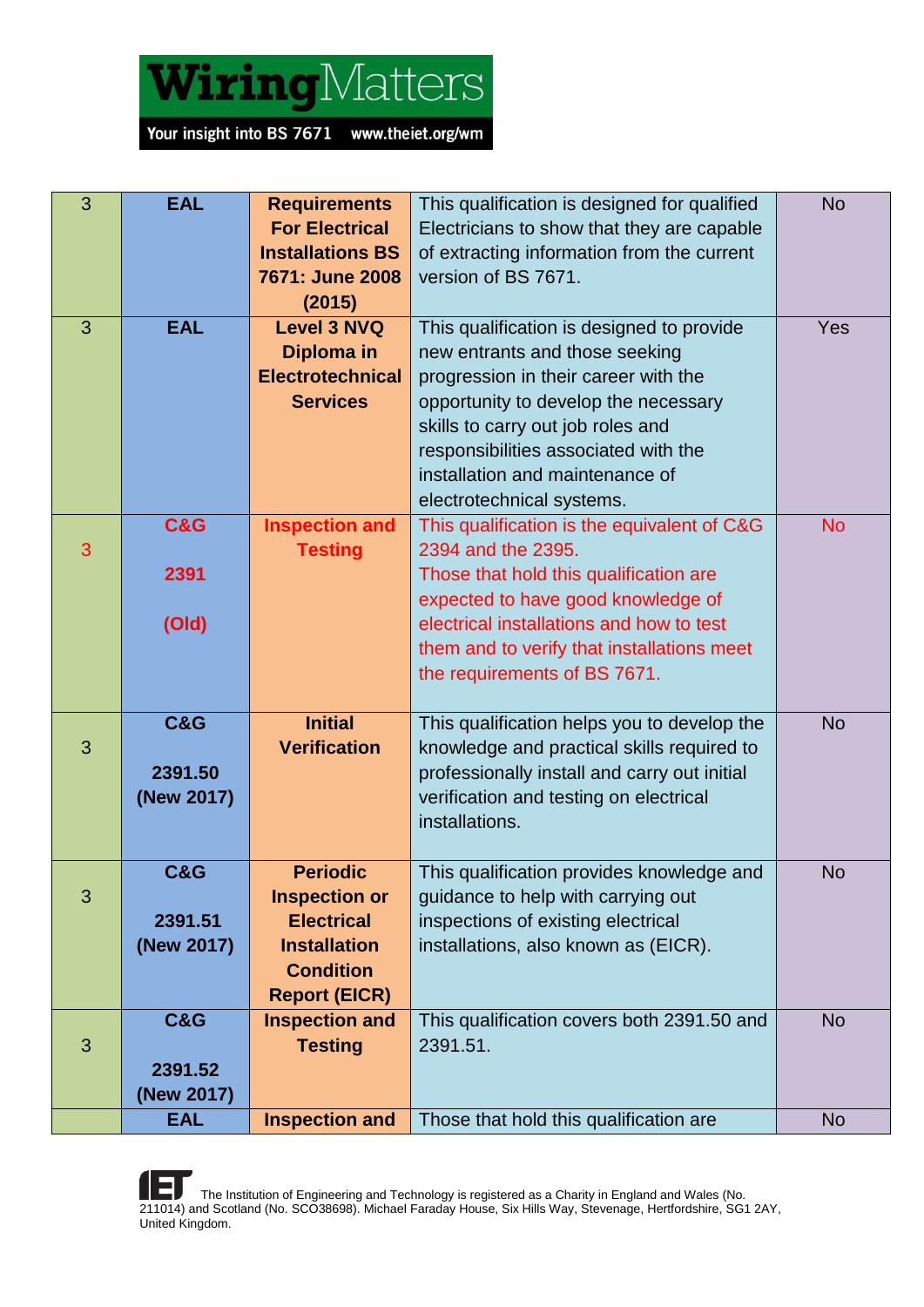

| 3              |                | <b>Testing</b>                           | expected to have good knowledge of<br>electrical installations and how to test             |           |
|----------------|----------------|------------------------------------------|--------------------------------------------------------------------------------------------|-----------|
|                |                |                                          | them and to verify that installations meet                                                 |           |
|                |                |                                          | the requirements of BS 7671.                                                               |           |
|                |                |                                          |                                                                                            |           |
|                | <b>C&amp;G</b> | <b>Initial and</b><br><b>Fundamental</b> | This qualification helps to develop the                                                    | <b>No</b> |
| 3              | 2394           | <b>Inspection and</b>                    | knowledge and practical skills required to<br>professionally install and carry out initial |           |
|                |                | <b>Testing</b>                           | verification and testing on electrical                                                     |           |
|                |                |                                          | installations.                                                                             |           |
|                |                |                                          |                                                                                            |           |
| 3              | <b>C&amp;G</b> | <b>Periodic</b><br>inspection and        | This qualification provides knowledge and<br>guidance to help with carrying out            | <b>No</b> |
|                | 2395           | testing                                  | inspections of existing electrical                                                         |           |
|                |                |                                          | installations, also known as (EICR).                                                       |           |
|                |                |                                          |                                                                                            |           |
| 3              | <b>EAL</b>     | <b>Approving</b><br><b>Electrical</b>    | This qualification is usually held by<br>persons with a reasonable level of                | <b>No</b> |
|                |                | <b>Installation</b>                      | experience in the electrical industry and                                                  |           |
|                |                | <b>Work in</b>                           | focuses predominantly on domestic                                                          |           |
|                |                | <b>Dwellings in</b>                      | dwellings.                                                                                 |           |
|                |                | <b>Compliance</b>                        |                                                                                            |           |
|                |                | with Building<br><b>Regulations</b>      |                                                                                            |           |
|                |                |                                          | <b>Level 4</b>                                                                             |           |
|                |                |                                          |                                                                                            |           |
|                | <b>C&amp;G</b> | <b>Building</b>                          | Those who hold this qualification are                                                      | <b>No</b> |
| 4              | 4467           | <b>Services</b><br><b>Engineering</b>    | expected to have the skills and<br>experience to take on a project manager                 |           |
|                |                |                                          | role in the building services engineering                                                  |           |
|                |                |                                          | industry.                                                                                  |           |
|                |                |                                          |                                                                                            |           |
|                | <b>C&amp;G</b> | Design,<br><b>Erection and</b>           | This qualification is usually held by                                                      | <b>No</b> |
| $\overline{4}$ | 2396           | <b>Verification</b>                      | qualified electricians who are working in a<br>position that requires advanced             |           |
|                |                |                                          | knowledge and understanding of circuit                                                     |           |
|                |                |                                          | design and calculations.                                                                   |           |
|                |                |                                          |                                                                                            |           |